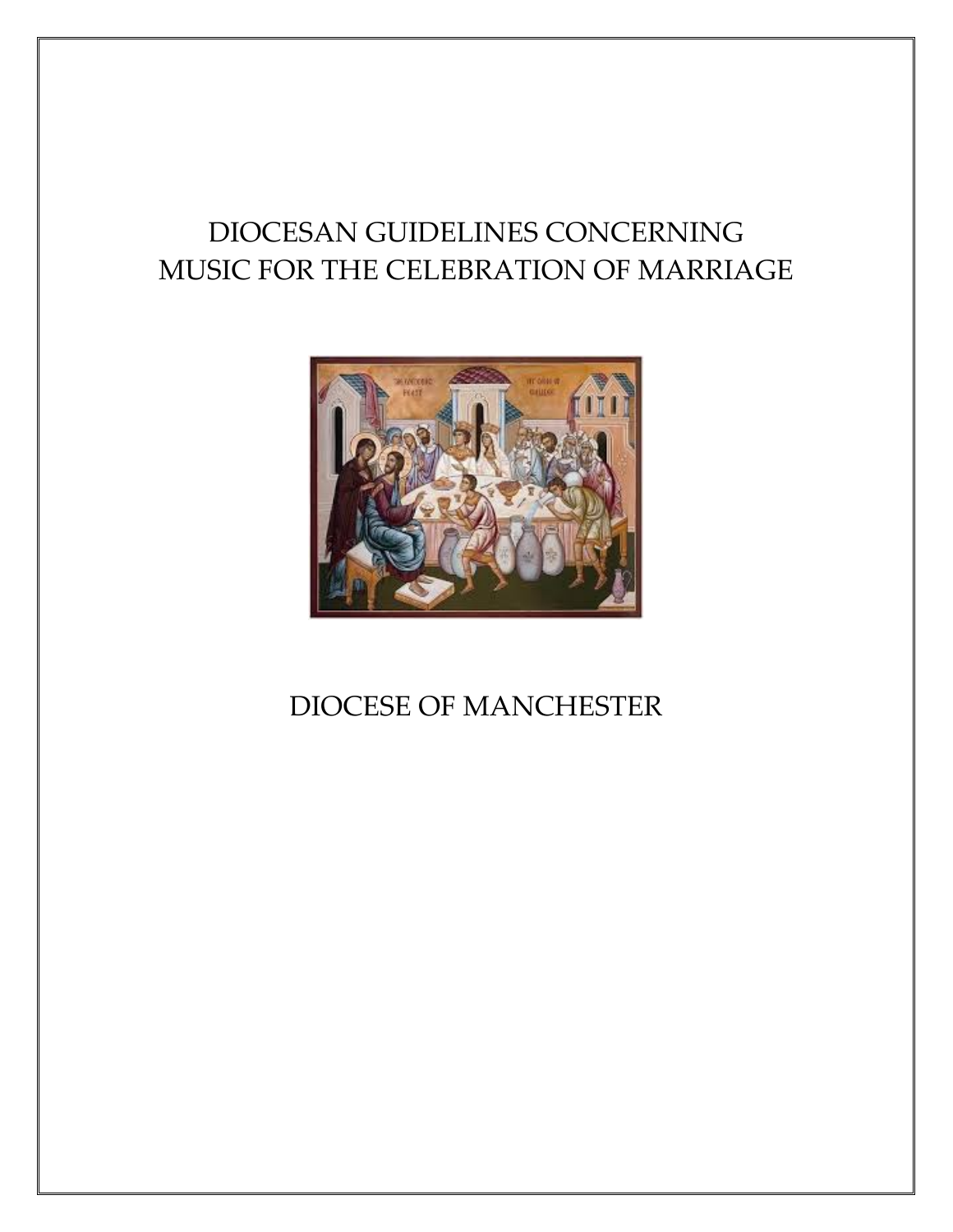## Diocesan Guidelines Concerning Music for the Celebration of Marriage **Diocese of Manchester, New Hampshire**

### **Diocesan Office for Worship**

#### **I. Introduction**

Why the need for Diocesan Wedding Policy Guidelines? Couples need clear and concise guidance as to what is appropriate within the Church. Tradition has established that the Church is of God. Such an institution should therefore project Godʹs love to the world, even though it must maintain standards to uphold in doing so. Every Church and congregation is unique. The elements that make it different from others have to do with the personalities of the leadership, ministers and people, the architecture of the building, the use of instruments and other factors. It should be obvious that what is written here is not policy. It is a series of salient points to consider carefully when coming up with your own parish policies. Thus these guidelines offer guidance and uniformity with regard to the essential music of Catholic weddings.

### **II. Catechesis**

The essential principle to be kept in mind is that music is an integral part of the liturgy. ʺThe faithful fulfill there liturgical role by making that full, conscious and active participation which is demanded by the nature of the liturgy itself and which is, by reason of baptism, the right and duty of the Christian people. The faithful should also be taught to raise their minds to God through interior participation as they listen to the singing of the ministers or choir." *(Musicam Sacram,* #15)

Since the wedding liturgy is a celebration of a sacrament, the music must reflect that sacramental character. The same general principles of planning worship and deciding on music are employed as at other liturgies. The music should be chosen with the utmost care and consideration for the sacredness of the liturgy. It needs to be explicitly expressive of Catholic faith and values.

- Music which only celebrates the human secular values of love is not appropriate in church.
- Secular love songs have no place in a sacramental celebration.
- Sung texts should reflect not only the love of man and woman but also the love of God for the couple and for all people.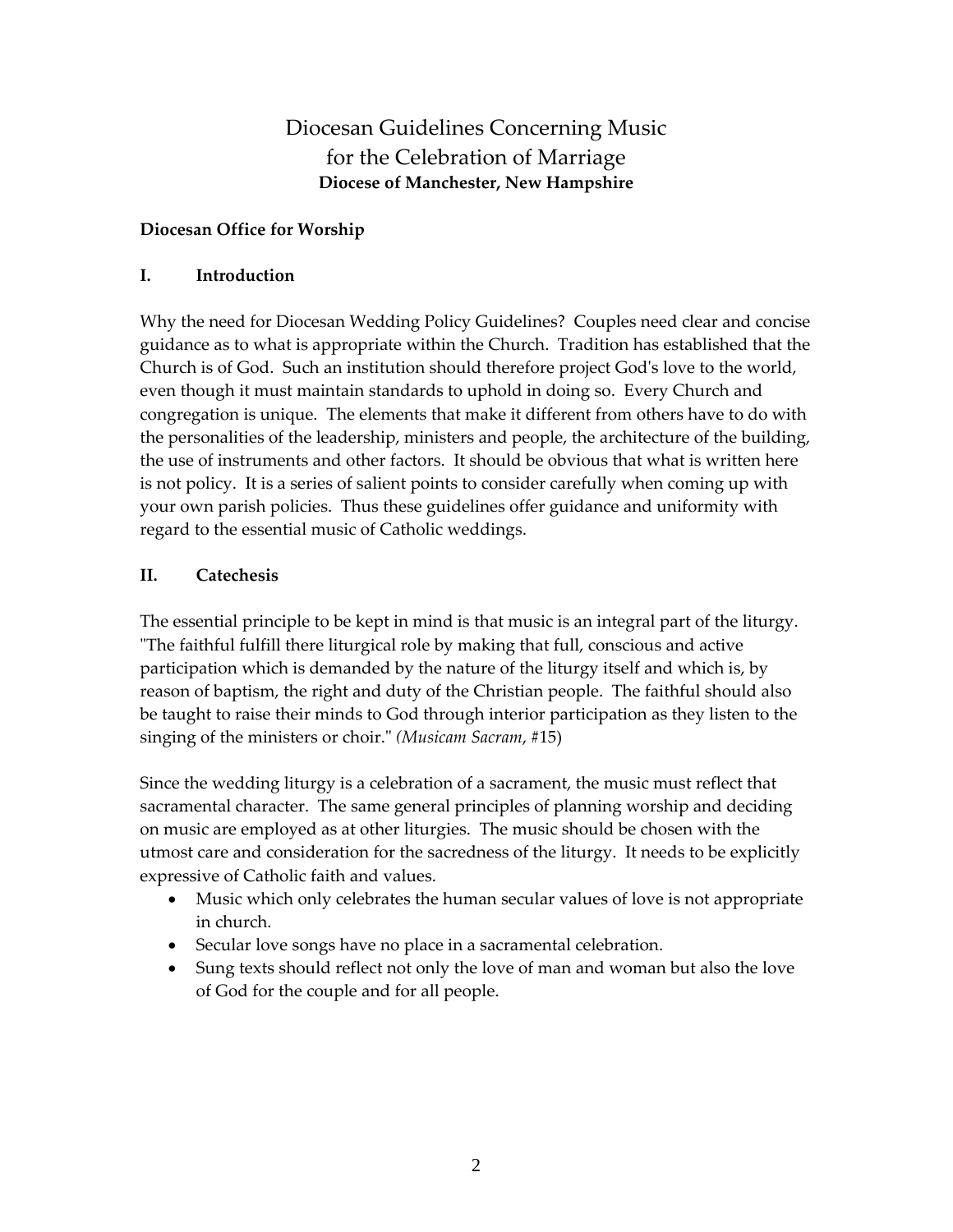Particular decisions about choice and placement of wedding music should grow out of the three judgments found in *Music in Catholic Worship* and explained further in *Liturgical Music Today:*

1. Liturgical Judgment: Is the musicʹs text, form, placement and style congruent with the nature of the liturgy? Do the words speak of Christ, community worship, the mysteries of faith and love? What parts are preferred for singing and who sings them? The texts "must always be in conformity with Catholic doctrine, indeed they should be drawn chiefly from Holy Scripture, and from liturgical sources.ʺ (*Sacrsanctum Concilium,* # 121) and again "Individual songs should be consonant with Catholic teaching and free from doctrinal error.ʺ (*Directory for Music and the Liturgy for Use in the Dioceses in the United States of America,* USCCB, 2006)

2. Musical Judgment: Is the music technically, aesthetically and expressively good? Is the composition of good quality, and will it also be consistent with the resources available? "To admit the cheap, the trite, the musical cliché often found in popular songs ... is to cheapen the liturgy, to expose it to ridicule, and to invite failure." (*MCW*, #26)

3. Pastoral Judgment: Will the words and music help this congregation to pray? Will your choice of music have the same feeling of prayerfulness within the congregation as you have originally intended?

### **IV. Making appropriate choices for wedding music**

In choosing which parts of the wedding ceremony are to be sung and by whom, pastoral musicians and couples should observe the norms for choosing music for any public liturgy. Thus the Principal of Progressive Solemnity is to be observed as outlined in *Sing to the Lord* (IV.A.115ff) which organizes the music of the Mass in order of importance:

ʺThe above priorities should be followed as much as possible, in this order: dialogues and acclamations (Gospel Acclamation, *Sanctus*, Memorial Acclamation, Amen); litanies (*Kyrie, Agnus Dei*); Responsorial Psalm ... a hymn or even two.ʺ (*STL,* IV.A.116)

- a. dialogues and acclamations: Gospel Acclamation, *Sanctus, Mysterium Fidei*, Amen
- b. antiphons and psalms: Responsorial Psalm, Communion Psalm
- c. Refrains and Repeated Responses: Agnus Dei,
- d. Hymns: Opening hymn, Gloria in Exclesis, Preparation of the Gifts, Hymn of Thanksgiving, Recessional."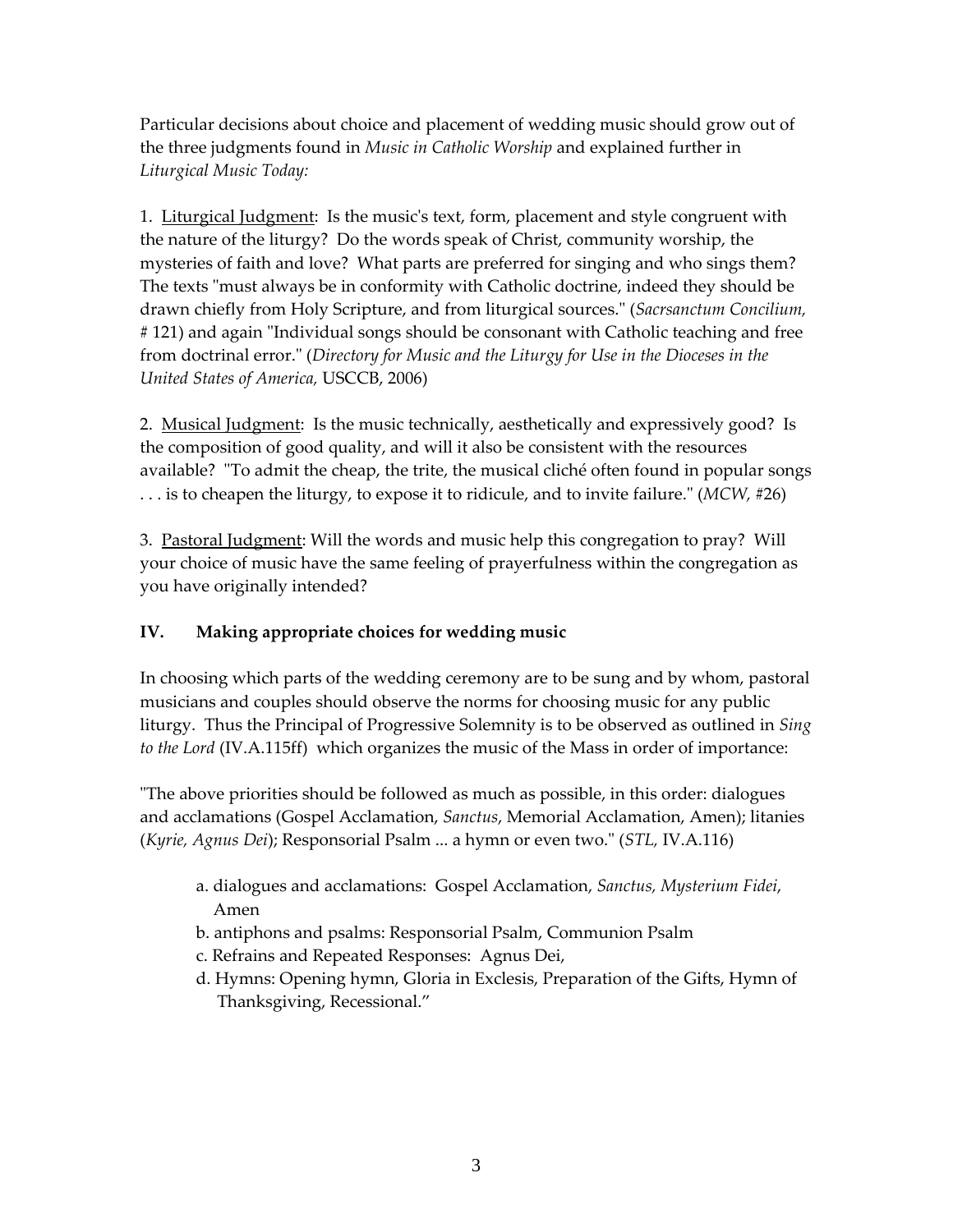*Sing to the Lord* also notes that "Proper antiphons from the liturgical books are to be esteemed and used especially because they are the very voice of God speaking to us in the Scriptures. The Christian faithful are to be led to an ever deeper appreciation of the psalms as the voice of Christ and the voice of his Church at prayer.<sup>"</sup> (*STL*, IV.A.117)

It is important to note that whenever a Marriage is celebrated during Mass, the Penitential Act is omitted and the Gloria in excelsis is sung or said. (Roman Missal 2010).

In order to facilitate congregational singing and the participation of all the wedding guests, a cantor should be engaged to help the people feel comfortable and secure with the hymns they will sing. The cantor is not a soloist but is someone who leads the worshipping community in sung prayer. "As a leader of congregational song, the cantor should take part in singing with the entire gathered assembly. In order to promote the singing of the liturgical assembly, the cantor's voice should not be heard above the congregation.ʺ (*STL* II.E.37‐40)

A vocal soloist may also be used at weddings. However, never should a soloist be engaged to sing in the place of the congregation. A good example would be the Lord's Prayer. The Lord's Prayer is to be said or sung by *all* present. It is never to be sung as a vocal solo either before or during the Nuptial Rites.

Please refer to our diocesan guidelines concerning the ministry of the cantor for additional information.

Instrumentalists and instrumental music add much joy to the occasion of the wedding and should be integrated into the overall plan of the music. Instrumental music should be performed competently and artistically and should not unduly prolong the rites. Preludes and postludes, as preparation for the celebration of the Sacred Mysteries, are subject to the same criteria of musical judgment as all other music for the Wedding ceremony/Mass. "There are also times when the organ or other instruments may be played alone, such as a prelude before the Mass, an instrumental piece during the Preparation of the Gifts, a recessional is there is no closing song, or a postlude following a closing song." (*STL*, II.E.44) Additional instrumentalists (trumpets, violins, etc.) may be contracted as part wedding music. These, however, should always be selected in consultation with the incumbent parish musician.

Pre‐recorded music is never an acceptable alternative to the song of those present. The liturgy is a series of signs expressed by living human beings. In the marriage rite, two living persons exchange vows and symbols, indicating that they are becoming one new life together in Christ. The music used in the marriage should also be live. ʺRecorded music lacks the authenticity provided by a living liturgical assembly gathered for the Sacred Liturgy. (*STL* III.B.93‐94)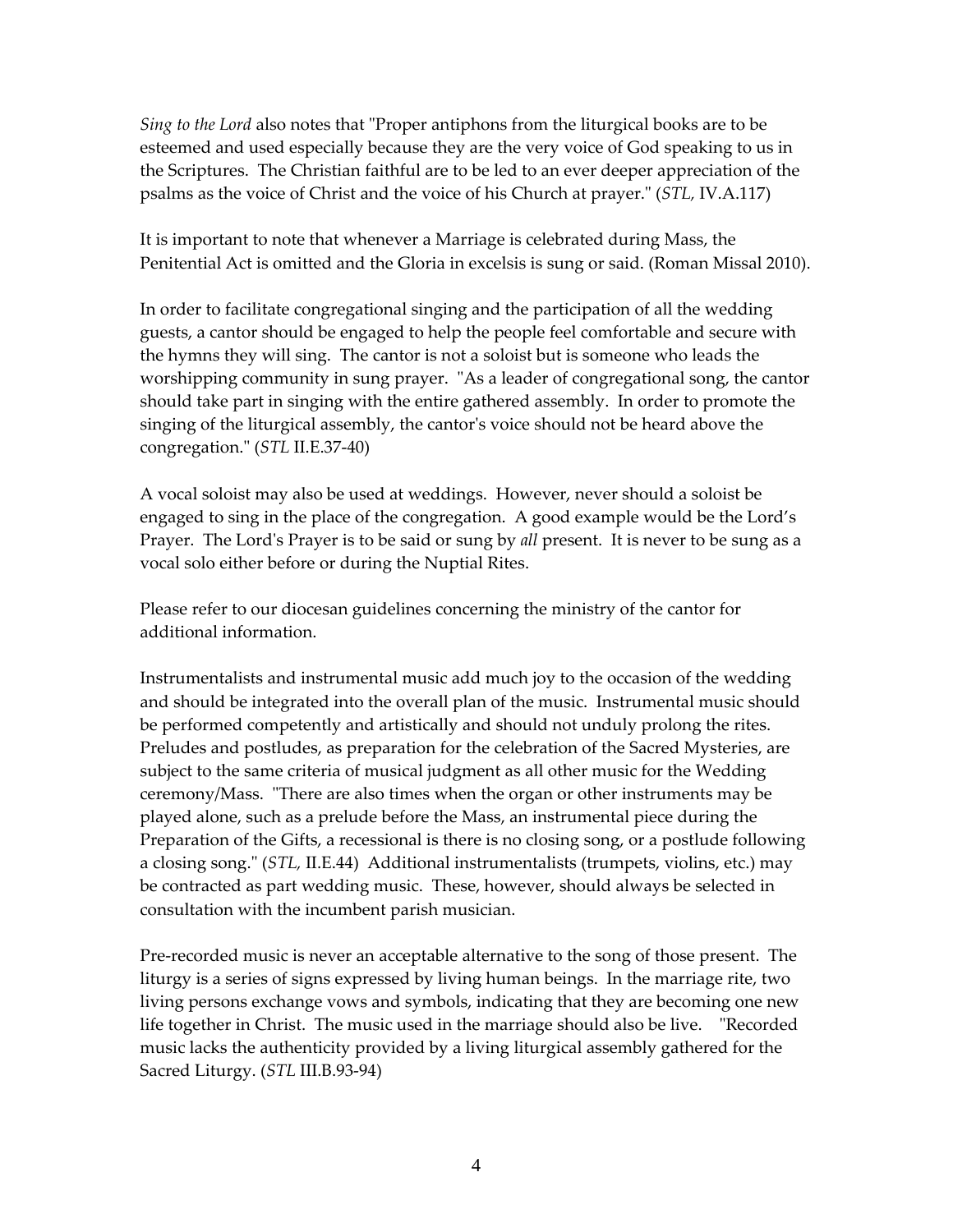### **III. Scheduling and timeline**

In general, couples should be involved in the planning of the music for their nuptials, but they should always do so under the guidance of the incumbent parish musician and shall adhere to the norms of the liturgical law of the universal Church. Parishes should have a clear policy as to when the musical and liturgical planning is to be completed. Experience has shown that this portion of the wedding planning should be done after FOCUS is completed, but no less than 2 months before the ceremony/Mass to allow adequate preparation time for programs and to contract the musicians and to secure any copyright permissions that may be necessary.

## **IV. Participation Aids**

Because weddings tend to gather a diverse group of people including both Catholic and non‐Catholic, weddings should have participation aids or programs that invite the congregation to participate as fully as they are able. A program or worship aid also provides a thoughtful remembrance of the occasion. Programs or participation aids are not a script, but an instrument to help people follow the liturgy and to join in it. The program or participation aid should be attractive in appearance and contribute to the beauty of the prayer. Individual parishes should have a clear policy as to who creates and prints the program or worship aid. These policies should be consistent with the USCCBʹs *Guidelines for the Publication of Participation Aids.* Thus these programs should include:

- 1. Major headings.
- 2. Dialogues and responses.
- 3. Hymns and songs or hymnal references to these hymns and songs.
- 4. Communion Guidelines as established by the USCCB. (See Appendix B)

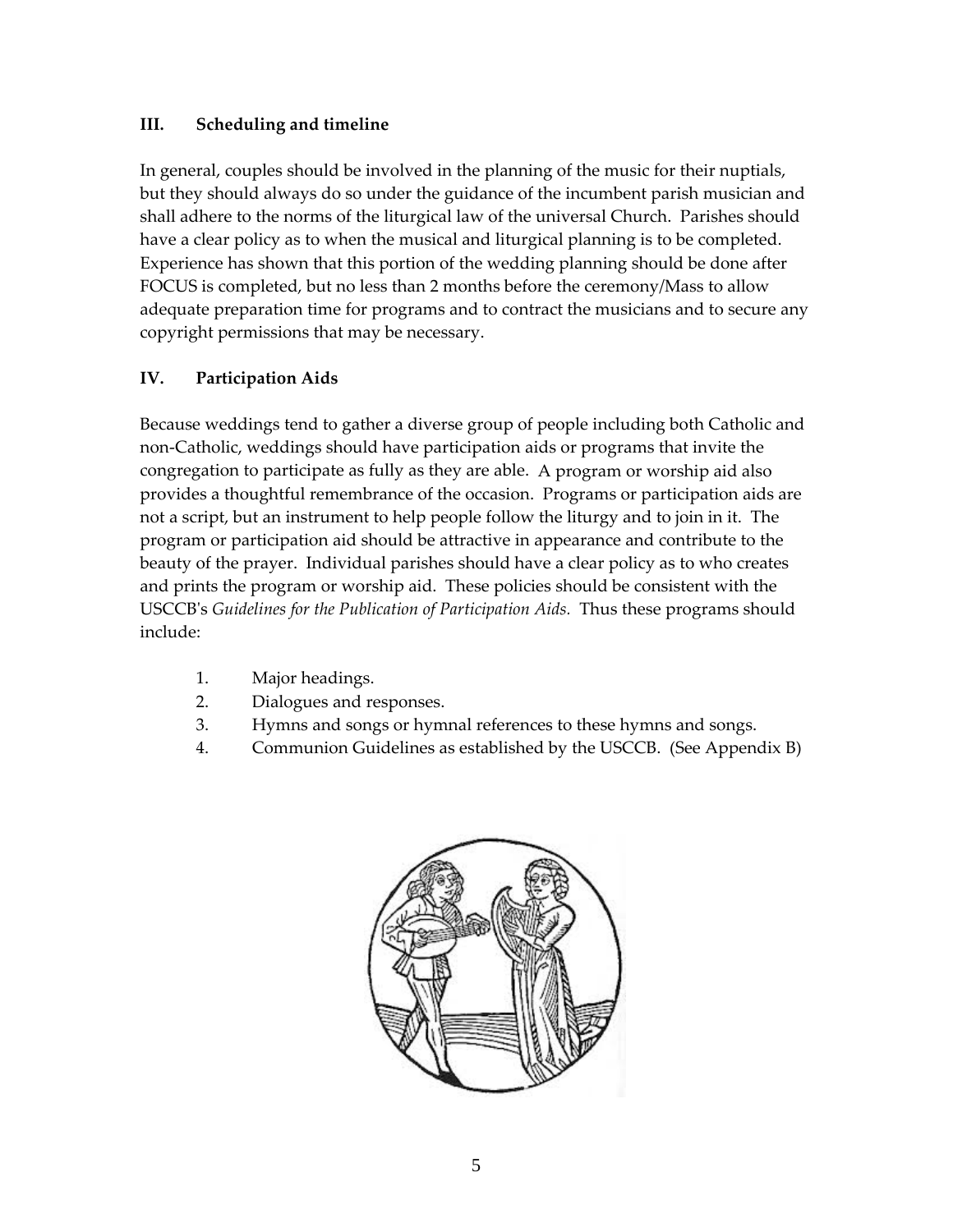The program or participation aid shall not include the texts of the prayers, readings or vows. Any reprinted text in the program or participation aid must conform with national and local copyright laws. "Churches have a legal and moral obligation to seek proper permissions and to pay for the reprinting of published works when required, even if copies are only intended for the use of the congregation.ʺ (*STL,* III.E.150) The Diocese of Manchester offers a template for paricipation aids at the Office for Worship website.

### **V. Use of Parish Musicians and Fee Structure**

Parish musicians may justly expect to be paid a stipend or fee for their service at weddings. Each parish should have a clear policy concerning the role of parish musicians for weddings. It is a common professional courtesy to offer incumbent musicians a "right of first refusal." In other words, they are given the first opportunity to provide music for weddings in the parish. Engaged couples should be strongly encouraged to employ musicians from the parish where they will be married. These musicians have the benefit of knowing what does and does not work in their own community. They also are comfortable with the instruments of the Church, the sound system and the acoustical environment. Parish musicians are at ease with the practice and style of the parish priest and deacons. Couples should also consider that most parish musicians depend on wedding fees to supplement their salaries. Guest musicians should have appropriate training, experience and understanding of the liturgy and marriage rite and should be engaged only based upon the judgment of the parish musician. All musicians, parish and guests, can rightly expect compensation for wedding services. Care should be taken to clearly indicate what is included in the basic fee or stipend and additional fees (rehearsal time, attendance at wedding rehearsal, etc.) are both appropriate and should be indicated so as to prevent the abuse of the services of the incumbent musicians.

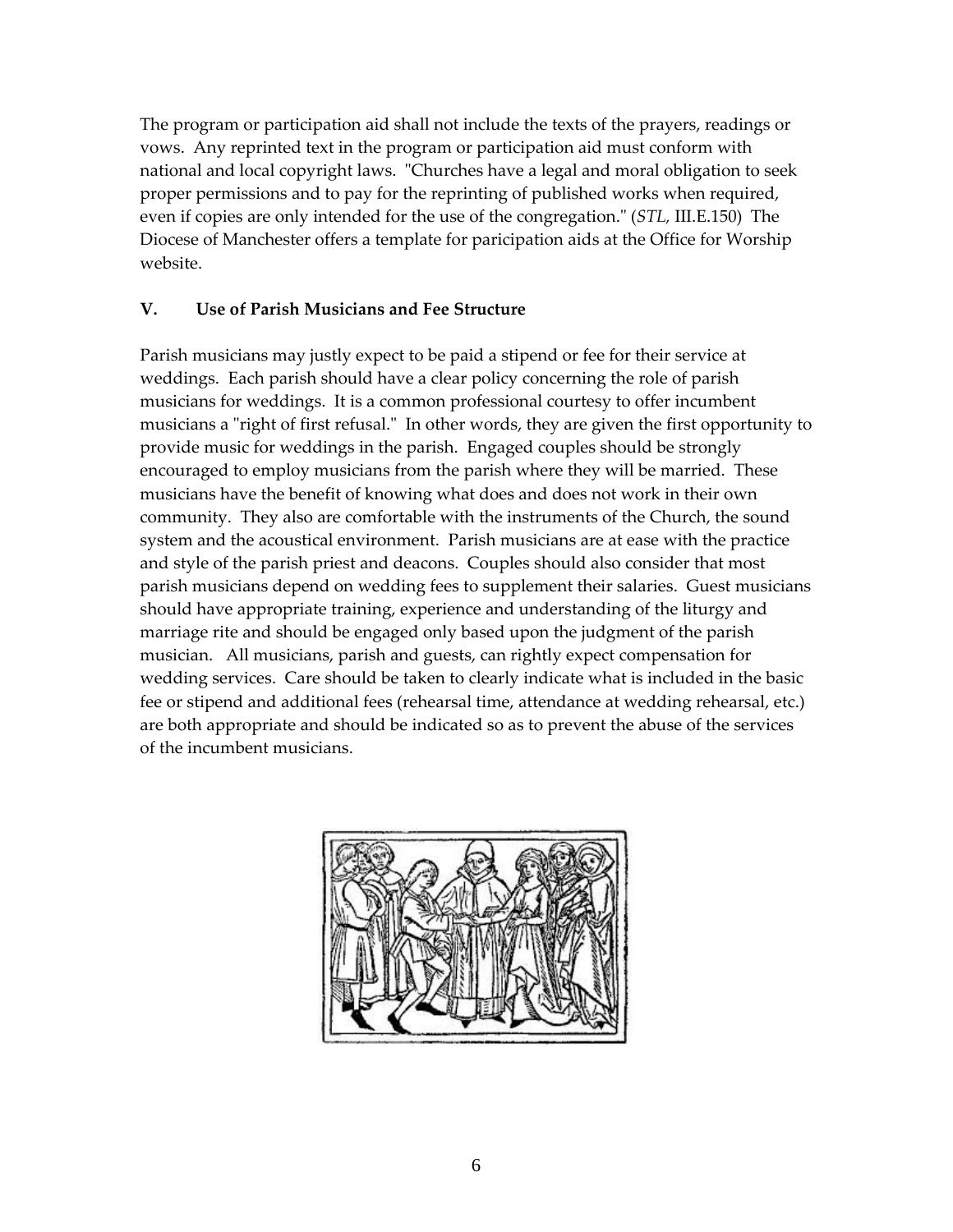#### **Appendix A**: **Bibliogrpahy**

Champlin, Joseph, *Together for Life,* Ave Maria Press. Cotter, Jeanne and David Haas, *When Love Is Found,* GIA Publications. Covino, Paul, *Celebrating Marriage,* The Pastoral Press. Fleming, Austin, *Parish Weddings,* Liturgy Training Publications. Friedman, Greg, OFM, *Your Wedding: A Planning Guide,* St. Anthony Messenger Press. Graham, William and Molly Stein, *The Catholic Wedding Book,* Paulist Press. Griffin, James, *A Blessing Not Lost,* Diocese of Coumbus, OH. Hendrick, Kenneth, *Preparing the Wedding Service,* Liturgical Press. Marcheschi, Graziano and Nancy, *Scripture at Weddings,* Liturgy Training Publications. McCarthy, Floe, SDB, *Wedding Liturgies,* Costello Publishing Co. Inc. Simcoe, Mary, ed., *Handbook of Church Music for Weddings,* Liturgy Training Publications. Stevenson, Kenneth, *To Join Together,* Pueblo Publishing Co. Turner, Paul, *The Catholic Wedding Answer Book,* Resource Publications. United States Conference of Catholic Bishops, *The Music Documents,* Pastoral Press.

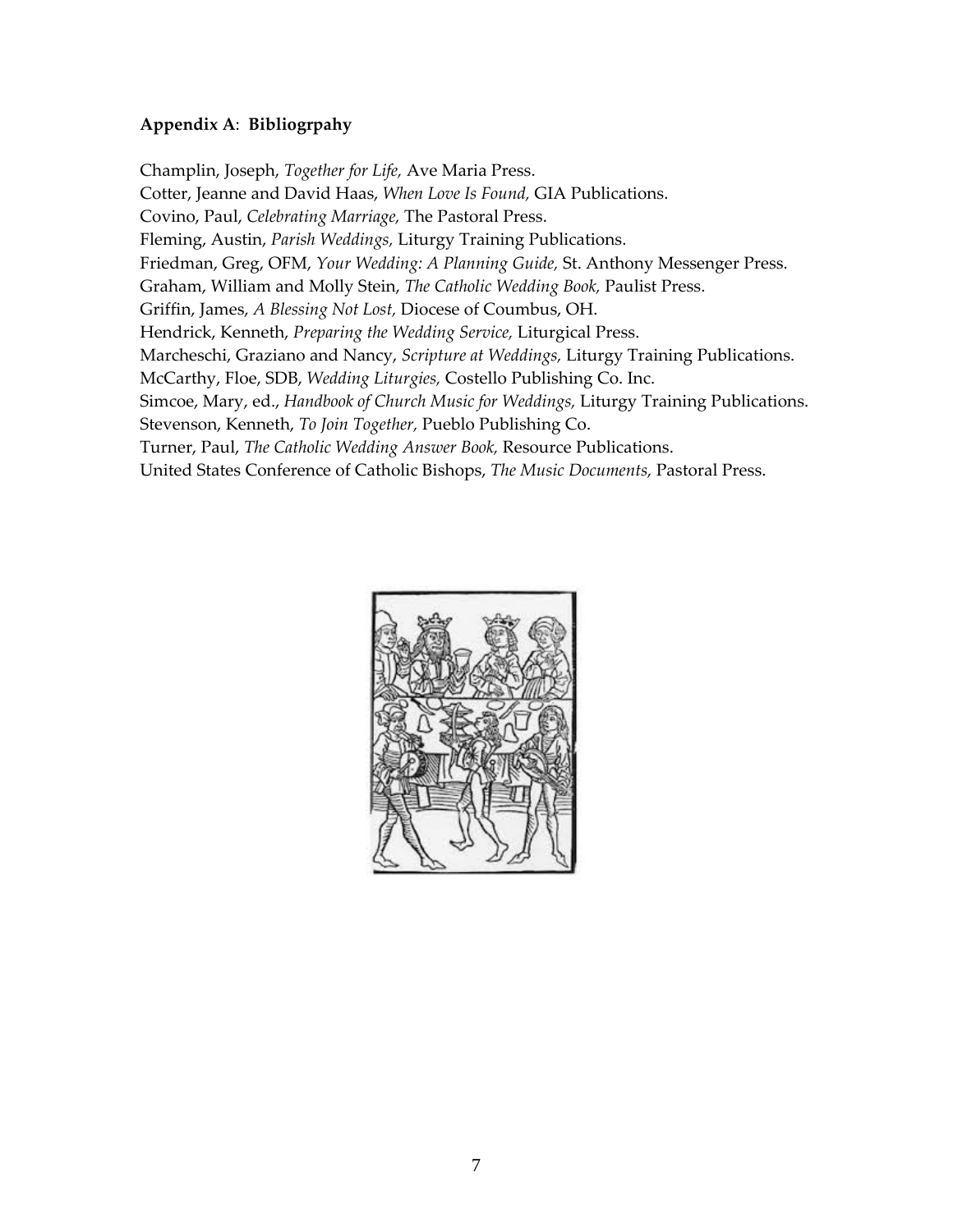#### **Appendix B: Communion Guidelines**

The following *Guidelines for Receiving Communion* must be included in a prominent place in all participation aids in the same type used for the responses of the assembly:

#### **GUIDELINES FOR THE RECEPTION OF COMMUNION**

*For Catholics:* As Catholics, we fully participate in the celebration of the Eucharist when we receive Holy Communion. We are encouraged to receive Communion devoutly and frequently. In order to be properly disposed to receive Communion, participants should not be conscious of grave sin and normally should have fasted for one hour. A person who is conscious of grave sin is not to receive the Body and Blood of the Lord without prior sacramental confession except for a grave reason where there is no opportunity for confession. In this case, the person is to be mindful of the obligation to make an act of perfect contrition, including the intention of confessing as soon as possible (*Code of Canon Law, canon 916)*. A frequent reception of the Sacrament of Penance is encouraged for all.

*For our fellow Christians*: We welcome our fellow Christians to this celebration of the Eucharist as our brothers and sisters. We pray that our common baptism and the action of the Holy Spirit in this Eucharist will draw us closer to one another and begin to dispel the sad divisions which separate us. We pray that these will lessen and finally disappear, in keeping with Christ's prayer for us "that they may all be one" (Jn 17:21). Because Catholics believe that the celebration of the Eucharist is a sign of the reality of the oneness of faith, life and worship, members of those churches with whom we are not yet fully united are ordinarily not admitted to Holy Communion. Eucharistic sharing in exceptional circumstances by other Christians requires permission according to the directives of the diocesan bishop and the provisions of canon law (canon 844, § 4). Members of the Orthodox Churches, the Assyrian Church of the East, and the Polish National Catholic Church are urged to respect the discipline of their own Churches. According to Roman Catholic discipline, the Code of Canon Law does not object to the reception of communion by Christians of these Churches (canon 844, §3).

*For those not receiving Holy Communion:* All who are not receiving Holy Communion are encouraged to express in their hearts a prayerful desire for unity with the Lord Jesus and with one another.

*For non-Christians:* We also welcome to this celebration those who do not share our faith in Jesus Christ. While we cannot admit them to Holy Communion, we ask them to offer their prayers for the peace and the unity of the human family.

© 1977, USCCB. All rights reserved.